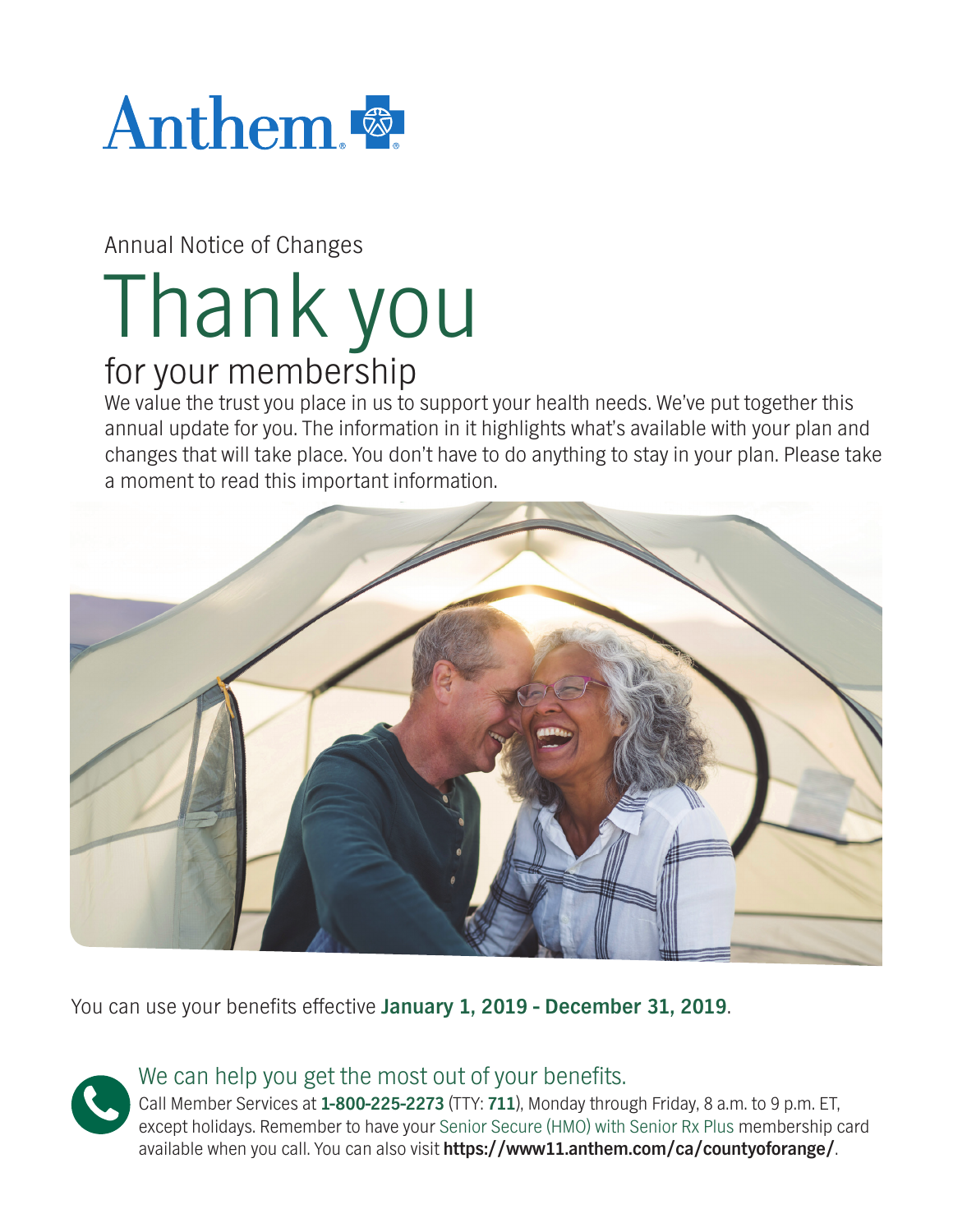# Check your mailbox for your new Medicare ID card

To reduce the risk of fraud and identity theft, Medicare will be replacing your Medicare ID card (red, white and blue card). You may have already received the new card. If you haven't, the Centers for Medicare & Medicaid Services (CMS) will send it by April 2019. This new card will not include your Social Security number for your member identification number. Instead, CMS has created a unique number, called the Medicare Beneficiary Identifier (MBI). Although you won't use the Medicare ID card to receive services covered by this plan, you should keep it in a safe place in case you need it later. Remember to use your Senior Secure (HMO) with Senior Rx Plus membership card whenever you get any services covered by this plan.

# Your plan documents

**You are enrolled in the Senior Secure (HMO) with Senior Rx Plus plan.** Below are descriptions of your plan documents. You can view the *Evidence of Coverage*, *Formulary* and Directory online or request printed copies. It's easy and convenient – simply follow the steps in the enclosed flyer. Please note, it's important that you review all the materials to learn about any changes and how they affect you.



## *Evidence of Coverage (EOC)*

This booklet, available online, is a legal document that describes what is covered and what you pay for your Medicare Advantage and Prescription Drug coverage. It also explains your rights and responsibilities. Review the benefits chart located at the front of the *EOC* to see any changes to your share of cost.



### **Certificate of Coverage**

This booklet explains the additional drug benefits you get from us and not from Medicare. Review the benefits charts to see any changes to your share of the cost.



### **Directory**

This booklet, available online, has information about how to find a new doctor, hospital and pharmacy or if you can keep using the same ones you use today.



### *2019 Part D Formulary (List of Covered Drugs)*

This booklet, also available online, has information about the drugs we cover in your plan. Check if your drugs will continue to be covered, in the same tier, and if there are new restrictions. We encourage you to talk to your doctor if any of the changes affects you.



### *EOC***,** *Formulary and Directory Flyer*

This flyer gives you information about how to view the *EOC*, *Formulary* and Directory online or how to request a printed copy.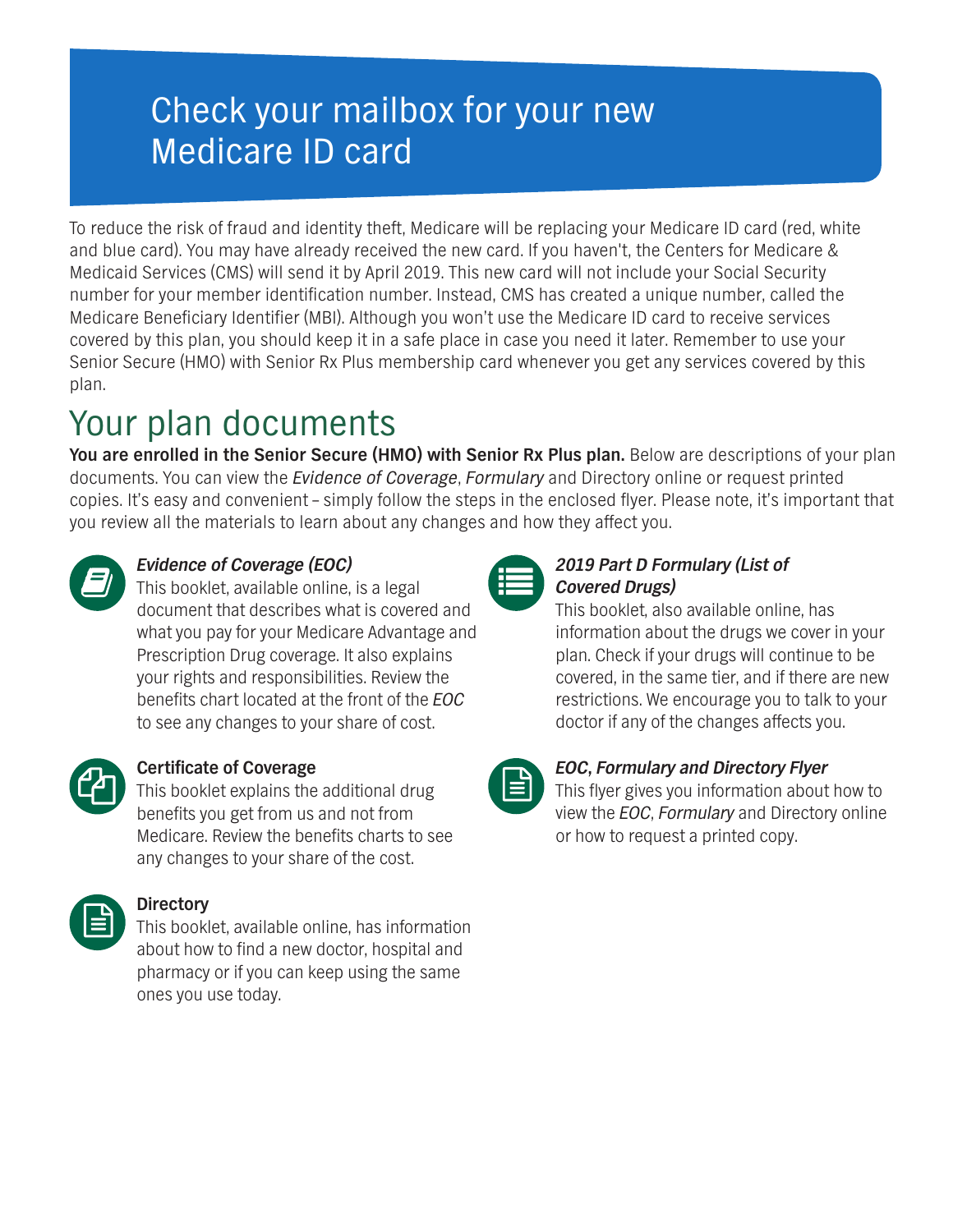# Ways to save time and money



#### **Talk to a doctor anywhere, anytime with LiveHealth Online**

Visit with a board-certified doctor on your smartphone, tablet or computer - 24 hours a day, 7 days a week at no cost to you. Doctors can assess your condition and send prescriptions to the pharmacy you select if needed.<sup>1</sup> Talk with a doctor online for conditions such as colds, flu or allergies. You can schedule a visit with a therapist<sup>2</sup> to have a 45-minute counseling session. Sign up for free at **[livehealthonline.com](http://livehealthonline.com)** or download the free mobile app.



#### **Convenient ways to get your prescriptions filled**

Choose from these options:

- Use retail pharmacies in your plan for short-term prescriptions for medications you need right away.
- You may save money by filling your prescriptions at a preferred retail pharmacy in your plan. The current list of preferred retails pharmacies is located in your *EOC*. Please note, preferred retail pharmacies may change each January.
- Use a mail-order pharmacy in your plan for medications you take on an ongoing basis, such as long-term or maintenance medications. This can offer significant cost savings, plus save you time.



#### **You may qualify for help paying for prescription drugs**

There are agencies that can help pay for your prescription drugs, such as Medicare's Extra Help program, State Pharmaceutical Assistance Program (SPAP) and AIDS Drug Assistance Program (ADAP). If you qualify, you can get help paying for your drug plan's monthly premium, yearly deductible, coinsurance/copays, coverage gap and late enrollment penalty.

To learn more about these programs and additional benefits, contact these agencies. Their contact information is listed in the last chapter of your *EOC*.



#### **You must receive care from our in-network providers**

Urgent care, emergency care and urgently required renal dialysis can always be received from the nearest available provider, anywhere worldwide. If you receive care in a non-emergency or non-urgent care situation from non-network providers, neither Medicare nor **Senior Secure (HMO) with Senior Rx Plus** will be responsible for the cost.

# Other important things you should know



#### **You don't need to do anything to stay in your plan**

If you choose not to stay enrolled in our plan, you or your spouse may not be able to re-enroll in your retiree benefits. Please check with your group sponsor for their eligibility rules.